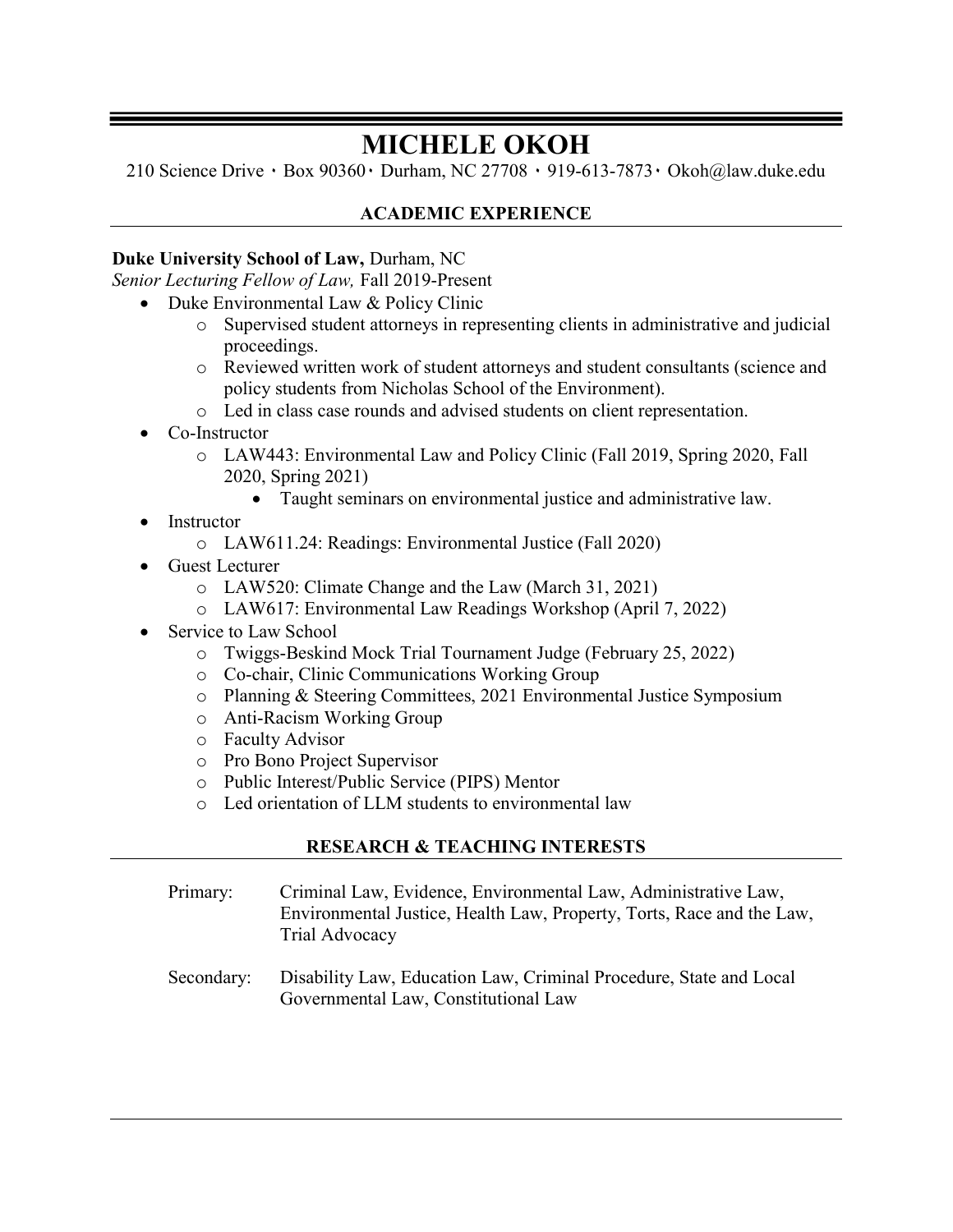George Washington University, Washington, DC

M.P.H, May 2022

Honors: Merit Scholarship

# Duke University School of Law, Durham, NC

| J.D., May 2009     |                                                                       |
|--------------------|-----------------------------------------------------------------------|
| Honors:            | William McGuire Scholarship                                           |
|                    | DUKE FORUM FOR LAW AND SOCIAL CHANGE, Lead Journal Editor             |
|                    | PILF Grant for Public Interest Work                                   |
|                    | Equal Justice Works Grant, Summer Corps                               |
|                    | NC Bar Association Certificate of Achievement, Over 50 Hours Pro Bono |
| <i>Activities:</i> | Duke Environmental Law and Policy Clinic, Student Attorney            |
|                    | <b>Environmental Law Society</b>                                      |
|                    | International Law Society, Steering Committee                         |
|                    | Innocence Project, Investigated claims of actual innocence            |
|                    | Duke Law Drama Society, Publicity Manager & Actress                   |
|                    | Black Law Student Association, Hillside High School Mentor            |
|                    | Political Organization, Voter Registration Coordinator                |
|                    | University of Louisiana at Lafayette, Lafayette, LA                   |
|                    | B.A. cum laude, Political Science; Minor in Spanish May 2006          |
| Honors:            | Horatio Alger Scholarship                                             |
|                    | Police Jury Association Scholarship                                   |
|                    | Tom and Lena Ritchie Endowed Memorial Scholarship                     |
|                    | UL Lafayette Speech and Debate Team Scholarship                       |
|                    |                                                                       |

UL Lafayette Speech and Debate Member of the Year

Activities: Political Organization, President & Vice President Delta Sigma Theta, Political Action Chair

#### AWARDS

#### Rebecca A. Head Award, American Public Health Association (APHA), 2021

- Awarded to an outstanding emerging leader in environmental health working at the intersection of environmental justice, science, and policy.
- APHA is professional association of over 25,000 members, from every discipline of public health, working to improve health and achieve health equity.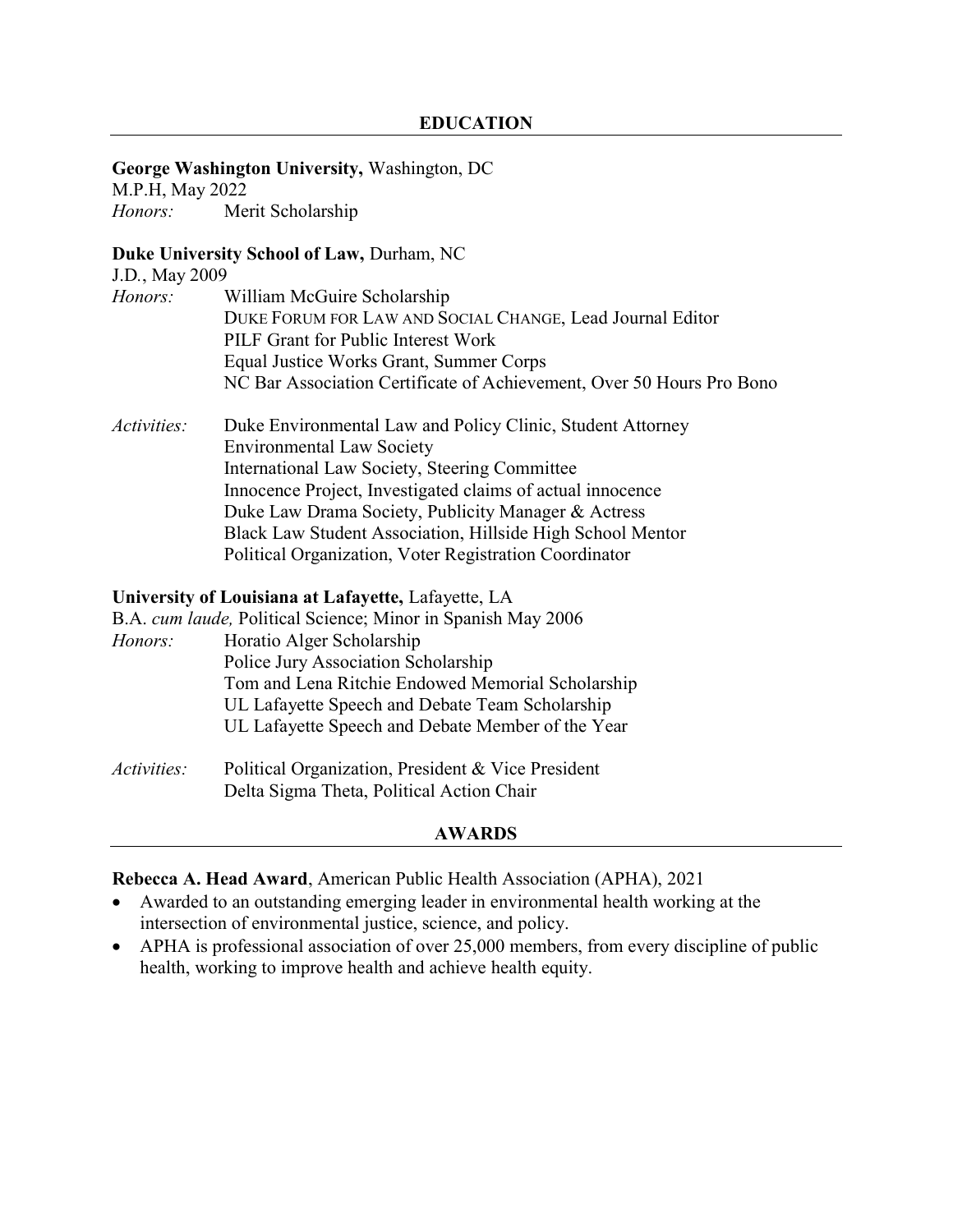#### PUBLICATIONS

#### Scholarly Articles

Forgotten Waters, 111 GEO. L.J. (forthcoming 2023) (arguing for increasing access to public water systems under the Safe Drinking Water Act and consideration of intersectionality within peri-urban communities).

A Drop in the Bucket: North Carolina's Neglected Water Problem--Private Well Water Contamination, N.C. CIVIL RTS. L. REV (forthcoming 2022) (with Claire Mullaney) (proposing policies to increase access to safe drinking water in North Carolina).

*Adapting to a 4<sup>o</sup>C World*, 52 ELR 10211 (March 2022) (with Karrigan Börk, Karen Bradshaw, Cinnamon P. Carlarne, Robin Kundis Craig, Sarah Fox, Josh Galperin, Keith Hirokawa, Shi-Ling Hsu, Katrina Kuh, Kevin Lynch, Jessica Owley, Melissa Powers, Shannon Roesler, J.B. Ruhl, James Salzman, David Takacs, and Clifford J. Villa).

The Need for Social Support from Law Schools during the Era of Social Distancing, 16 FIU L. Rev. 117 (2021) (with Inès Ndonko Nnoko).

#### Books and Book Chapters

Environmental Impacts on Maternal Health, in PRACTICAL PLAYBOOK III: WORKING TOGETHER TO IMPROVE MATERNAL HEALTH (N.D. Hernandez, ed.) (forthcoming 2022).

America Erased, in FACING THE WORST CLIMATE CASE: THE ROLE OF LAW (forthcoming 2022).

#### Other Publications

America Erased, GREENLAWBLOG , October 8 2021, https://greenlaw.blogs.pace.edu/2021/10/08/america-erased/.

Shining Light on COVID-19 Medical Waste, 46 ADMIN. & REGULATORY L. NEWS 1 (2020).

Government Should Protect Private Information to Defend Public Health, THE HILL, May 21, 2020, https://thehill.com/opinion/energy-environment/498900-government-should-protectprivate-information-to-defend-public.

#### CONFERENCES & PRESENTATIONS

Invited speaker, "Addressing Environmental Justice and Health Disparities in Women and Children" panel, North Carolina Public Health Association Conference, Virtual, April 28, 2022.

Invited speaker, "Forgotten Waters," Environment, Energy, and Natural Resources Law Lecture Series, University of Houston Law Center's Environment, Energy, and Natural Resources (EENR) Center, Virtual, April 14, 2022.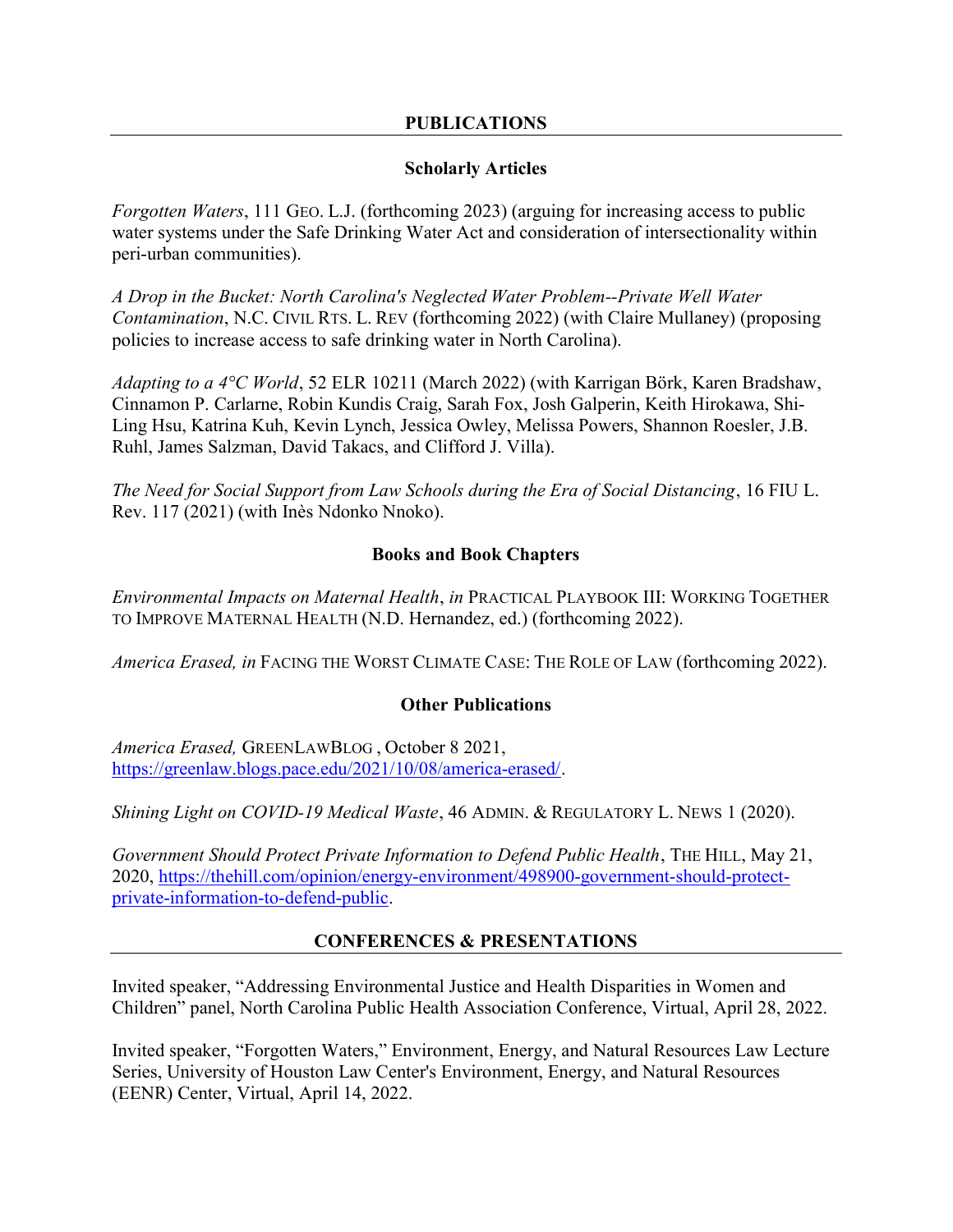Guest lecturer, "Forgotten Waters," LAW 857: Environmental Skills and Practice, Elisabeth Haub School of Law, Pace University, Virtual, April 2, 2022.

Moderator, "Policy, Law, & Community Impacts," Coal Ash: How safe is it and how should we manage it?, Duke Environmental Health Symposium, Durham, NC, March 25, 2022.

Moderator, "The Practice of Environmental Law" panel, North Carolina Bar Association and Duke Environmental Law & Policy Clinic, Durham, NC, March 17, 2022.

Invited speaker, "The Politics of Water: Equity at Half Empty or Half Full?" panel, The World of Water, Duke Law Forever Learning Institute, Virtual, March 15, 2022, https://youtu.be/tqv6EPjCirk.

Invited speaker, "Leveraging Healthcare to Fight Climate Change," Environmental Justice: at the Intersection of Climate Change and Public Health, 34th Annual Health Law Symposium, Saint Louis University School of Law's Center for Health Law Studies, Virtual, March 3, 2022.

Presenter, "COVID-19, Waste, and Environmental Justice" panel, American Public Health Association (APHA) 2021 Annual Meeting, Denver, CO, October 25, 2021.

Invited discussant, "Facing the Worst Climate Case: The Role of Law," Environmental Law Collaborative, Colorado Springs, CO, July 27, 2021-July 29, 2021.

Invited speaker, "Environmental Justice: Policy & Public Health" panel, AABEN and Go Green NC, Virtual, May 26, 2021.

Invited speaker, "Talking with Michele Okoh: Environmental Justice," de Beaumont Foundation, Virtual, May 12, 2021, https://debeaumont.org/news/2021/talking-with-michele-okohenvironmental-justice/.

Invited speaker, "Addressing the C in ACEs: Combatting the Nation's Silent Crisis" panel, APHA, Virtual, May 3, 2021, https://www.apha.org/Events-and-Meetings/APHA-Calendar/Webinar-Events/2021/Addressing-the-C-in-ACEs.

Presenter, "Teaching and Learning during the COVID Care Crisis" panel, Hamilton Lugar School of Global and International Studies COVID Care Crisis Symposium, Virtual, January 14, 2021.

Presenter, "Exploring the Role of State and Local Government Laws in Environmental Sustainability" panel, AALS 2021 Annual Meeting, Virtual, January 6, 2021.

Invited Speaker, "Advancing Racial Equity Webinar Series: Mobilizing Public Health to Achieve Environmental Justice" panel, APHA, Virtual, November 17, 2020, https://www.apha.org/events-and-meetings/apha-calendar/webinar-events/2020/racial-equitypart-6.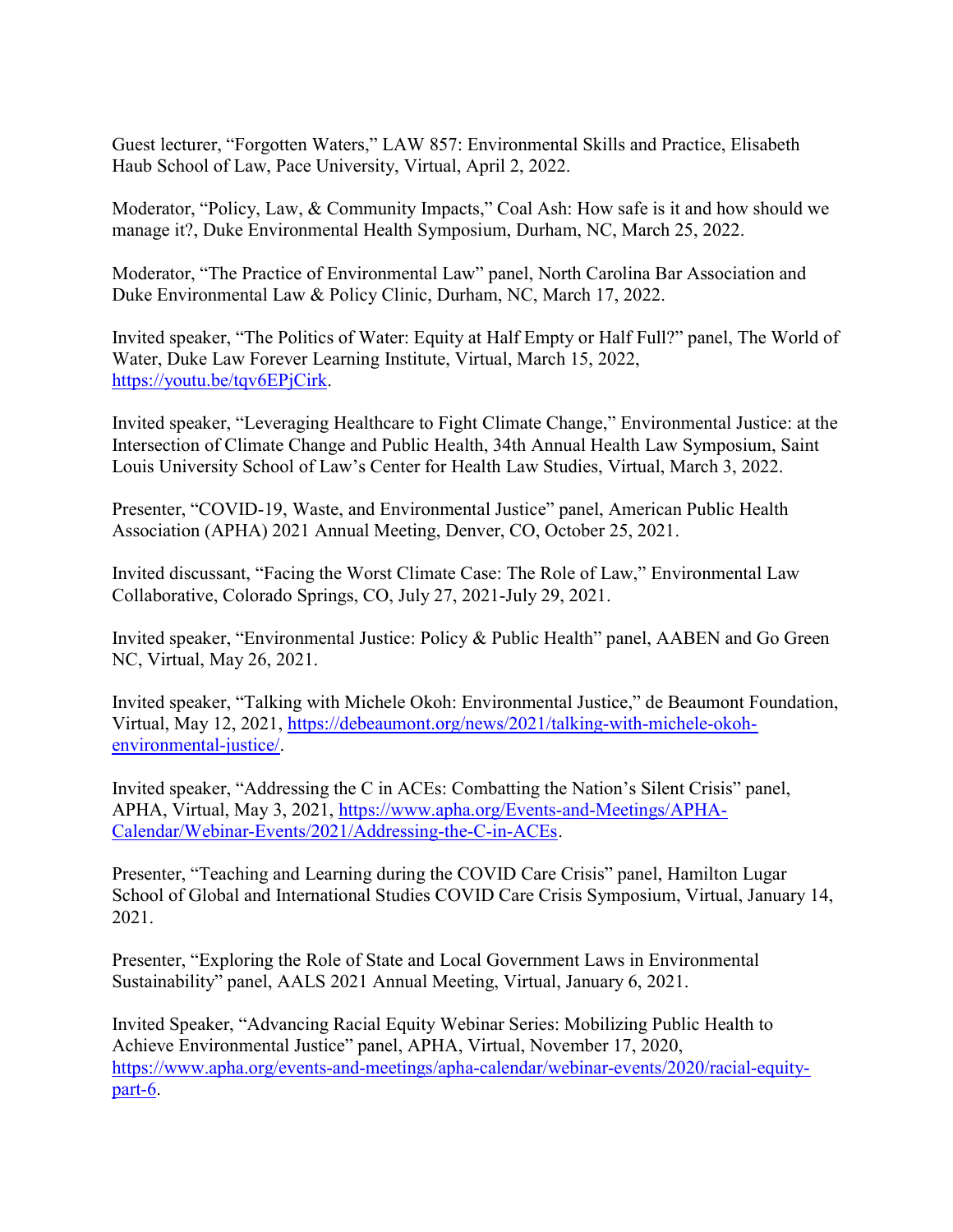Invited speaker, "Hot Topics in Environmental Law and Policy" panel, Duke Environmental Law and Policy Forum Symposium, Virtual, October 30, 2020.

Moderator, "Support for Local Environmental Health" panel, APHA Annual Meeting and Expo, Virtual, October 27, 2020.

Moderator, "Community Science and the Environmental Justice Act Deinstitutionalizing University Research" panel, Duke University School of Law, Durham, NC, March 2, 2020.

# MEDIA ACTIVITY

Face Masks Are Hurting the Environment, NEWSY, January 11, 2022, https://www.newsy.com/stories/face-masks-are-hurting-the-environment/.

Race & Equity in Durham, DURHAM COMMITTEE ON THE AFFAIRS OF BLACK PEOPLE, Community Blog, September 24, 2021, https://www.dcabpinc.org/blog.

Environmental Justice with Michele Okoh, IMMINENT TEACHNOLOGY, Episode 3, February 17, 2021, https://podcast.imminentteachnology.com/1581748/7590634-environmental-justice-withmichele-okoh.

Myth-Busting with Public Health Experts: The Safety of Single-Use, INDISPOSABLE PODCAST, Episode 30, August 20, 2020, https://www.upstreamsolutions.org/podcasts.

Quoted in It's Official: Reusables are Safe during COVID-19, GRIST, June 26, 2020, https://grist.org/climate/its-official-reusables-are-safe-during-covid-19/.

# PROFESSIONAL LEGAL EXPERIENCE

#### Okoh Law Firm, Wilson, NC

Managing Attorney, October 2016- August 2018

- Defended criminal defendants against criminal prosecution in state and federal court.
- Represented claimants at Social Security hearings.
- Interviewed prospective clients to evaluate strength of potential cases.
- Cross examined Vocational Experts using appropriate hypothetical questions.
- Drafted briefs regarding issues of disability law.

# 7<sup>th</sup> Judicial District, Rocky Mount, NC

Assistant District Attorney May 2012- September 2016

- Prosecuted criminal cases in Wilson, Nash, and Edgecombe District and Superior Courts.
- Lead prosecutor for all sex crimes committed in Edgecombe County.
- Drafted pleadings and other legal documents in preparation for trial.
- Advised various law enforcement agencies on criminal law and procedure.
- Communicated with crime victims and medical experts in preparation for trial.
- Represented office on Multidisciplinary Team and Child Fatality Prevention Team.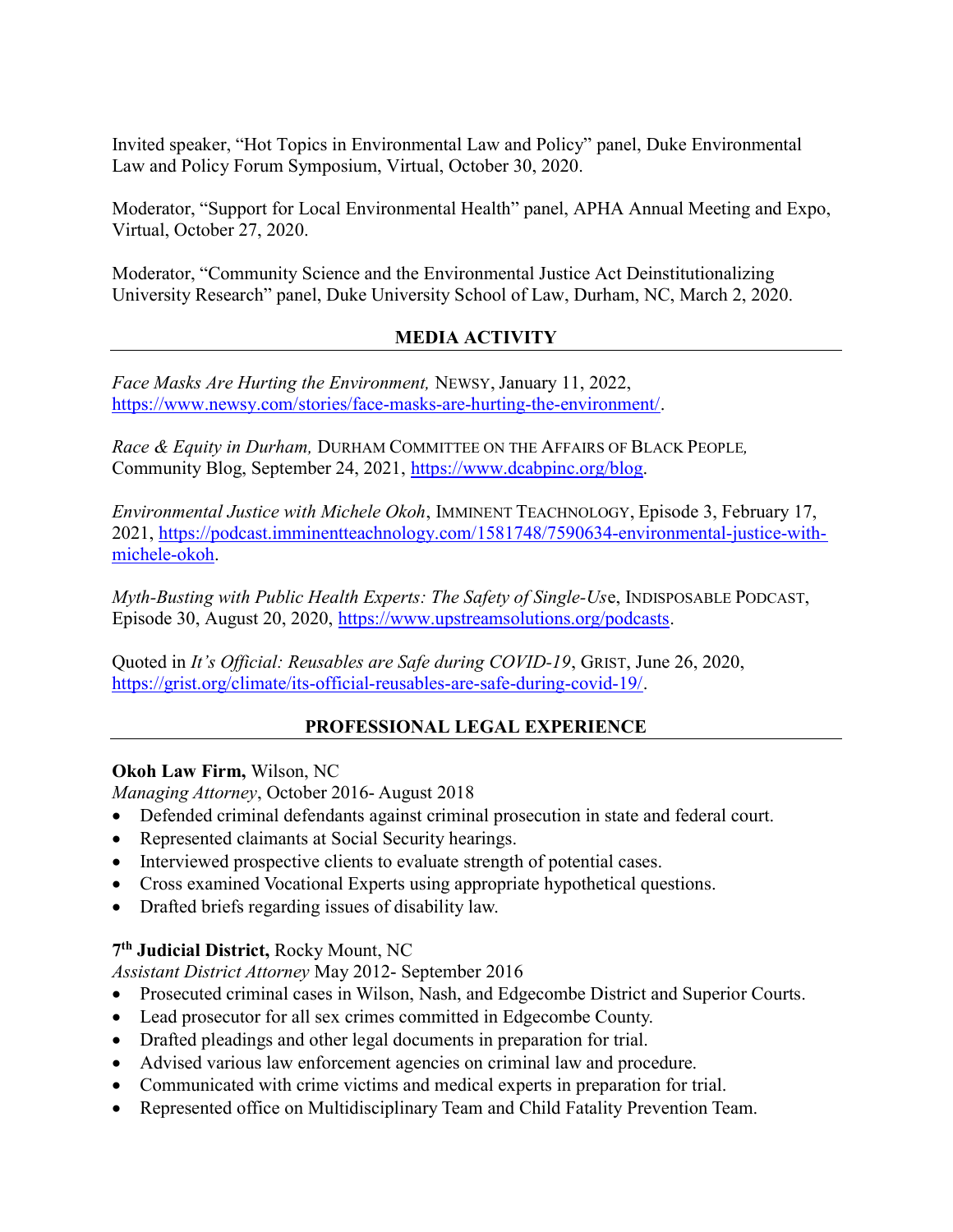## North Carolina Department of Justice, Raleigh, NC

Associate Attorney General, August 2010- May 2012

- Represented Department of Health and Human Services in judicial proceedings, reconsideration hearings, mediations, and hearings before Office of Administrative Hearings.
- Advised Social Work Board on issues related to administrative law and disciplinary hearings.
- Wrote motions, memoranda, proposed decisions, and briefs regarding Medicaid law.
- Litigated cases involving disability determinations and medical and mental health services.
- Prepared approximately 8 to 20 cases per week for oral argument.
- Negotiated settlement agreements and consent orders.
- Reviewed medical records submitted with prior approval requests for medical services.

# U.S. Senate Committee on Small Business and Entrepreneurship, Washington, DC

Fellow, July 2011- August 2011

- Communicated with private and public stakeholders regarding Small Business Administration (SBA) programs and legislation addressing discrimination and inequality among women, minorities, and economically disadvantaged small businesses.
- Commented and participated in Congressional briefing on "The Future of Foster Care: A Revolution for Change," which proposed recommendations on improving foster care system.
- Assessed 8(a) programs of SBA to address implementation problems, including identification of economically and socially disadvantaged small businesses.
- Represented Committee in "The Gender Wage Gap: What is the Impact on Women and their Families," which addressed gender wage disparities and employment discrimination.
- Researched statutory, regulatory, and common law for Committee hearings on small business issues, such as Alaska Native Corporations and funding.
- Wrote memoranda on legislative issues, including committee jurisdiction, Women's Procurement Rule, Small Business Lending Fund, and program authorization limits.

# North Carolina Department of Justice, Raleigh, NC

Fellow, January 2010- August 2010

- Advised Department of Environment and Natural Resources (DENR) on contractual rights and jurisdictional issues, including DENR's jurisdiction in relation to local health departments and federal agencies, third party beneficiary rights, and waivers of sovereign immunity by Army Corps of Engineers and Navy through contract.
- Assisted with and attended depositions, judicial proceedings, and administrative hearings on water quality and permit violations.
- Drafted proposed rule for Environmental Management Commission, answer in support of lien priority, and informal opinions on thermal pollution and water reclamation.
- Completed motions and briefs addressing issues such as estoppel against government agencies, contractor liability, and Section 404(f) exceptions under Clean Water Act.
- Petitioned court to pierce corporate veil, which led to successful resolution of matter.
- Investigated causes of action arising from Comprehensive Environmental Response, Compensation, and Liability Act (CERCLA), Clean Water Act, Oil Pollution Act, Oil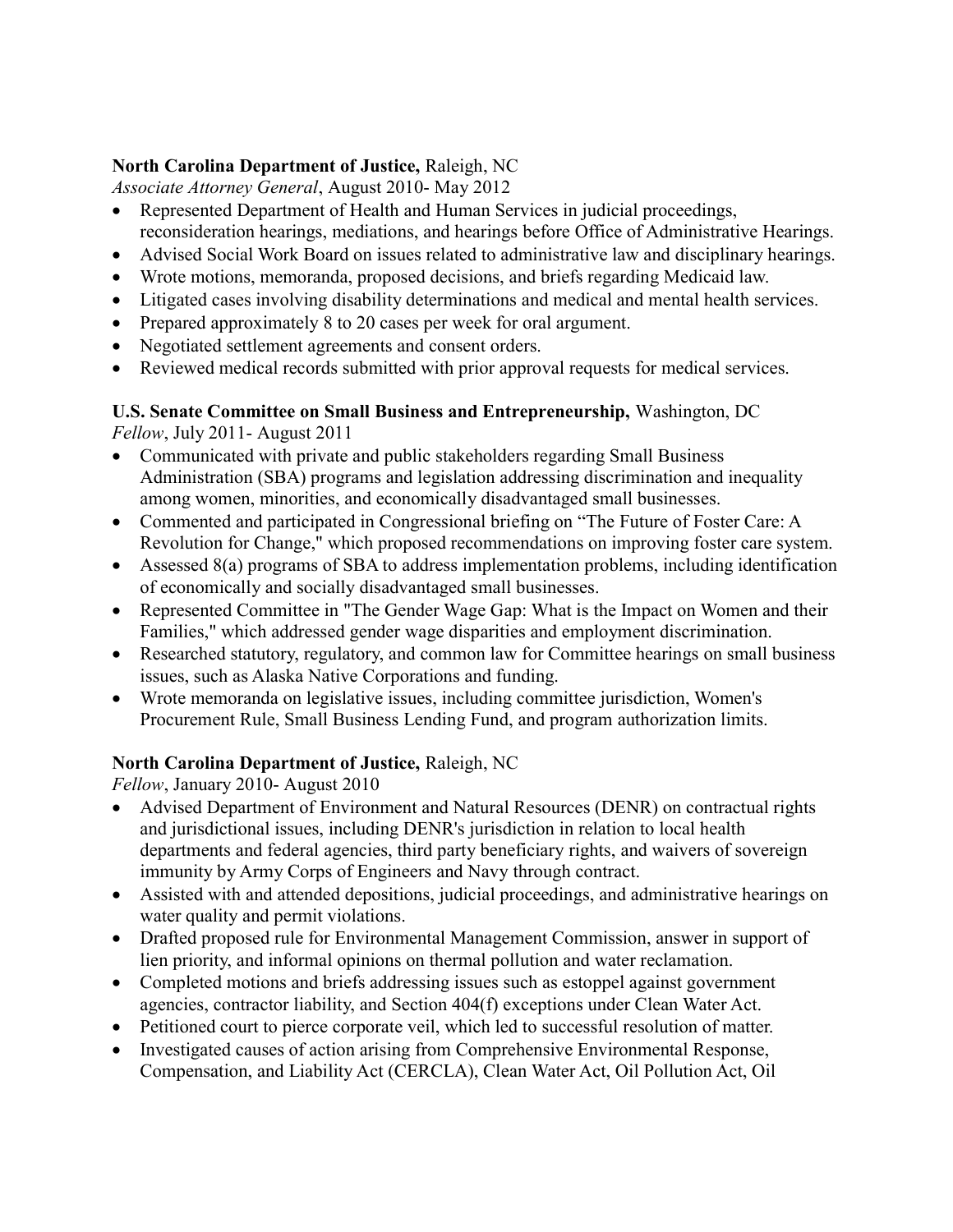Pollution and Hazardous Substances Control Act (OPHSCA), and North Carolina Law for Offshore Oil and Gas Activities.

 Wrote memoranda on issues such as radiation regulation, well regulation, residency, joinder, statute of limitations, and laches.

### U.S. Court of Appeals for the Fourth Circuit, Raleigh, NC

Law Clerk for the Hon. Allyson Duncan, September 2009- November 2009

- Researched and wrote bench memoranda advising on various legal issues, including employment discrimination, search & seizure, federal jurisdiction, and punitive damages.
- Assisted with cases such as *Snyder v. Phelps, U.S. v. Murphy*, and *Dolgaleva v. Virginia* Beach City Public Schools.
- Observed oral argument before Fourth Circuit.

## Earthjustice, Oakland, CA

Environmental Law Clerk, Summer 2008

- Researched and wrote memoranda on Clean Air Act, California Global Warming Solutions Act of 2006, Plant Protection Act, and National Environmental Policy Act.
- Participated in conference calls and local city council meetings.

## Climate Change Policy Partnership, Durham, NC

Environmental Research Assistant, June 2007- May 2008

- Prepared memoranda and presentations identifying potential legal barriers to implementing geologic carbon sequestration.
- Researched liability and regulation of carbon dioxide pipelines and injection wells, including regulation under the Safe Drinking Water Act and Pipeline Safety Act.

# ADMISSIONS & ACCREDITATION

North Carolina State Bar U.S. District Court for the Eastern District of North Carolina Veterans Administration Accreditation

# PROFESSIONAL LEADERSHIP & SERVICE

Member, Clinic Crew

Member, Critical Collective

Guest Editor, INTERNATIONAL JOURNAL OF ENVIRONMENTAL RESEARCH AND PUBLIC HEALTH Section Councilor, Environment Section of APHA

Co-Chair, Environmental Justice Committee of Environment Section, APHA

Environment Section Representative, Action Board, APHA

Environment, Energy, and Natural Resources Section Council, North Carolina Bar Association Environmental Racism Working Group, APHA

Environmental Health Section Program Committee, North Carolina Public Health Association Journal Reviewer, CASE STUDIES IN THE ENVIRONMENT

Member, UCSF Science Response Network

Member, National Reuse Network